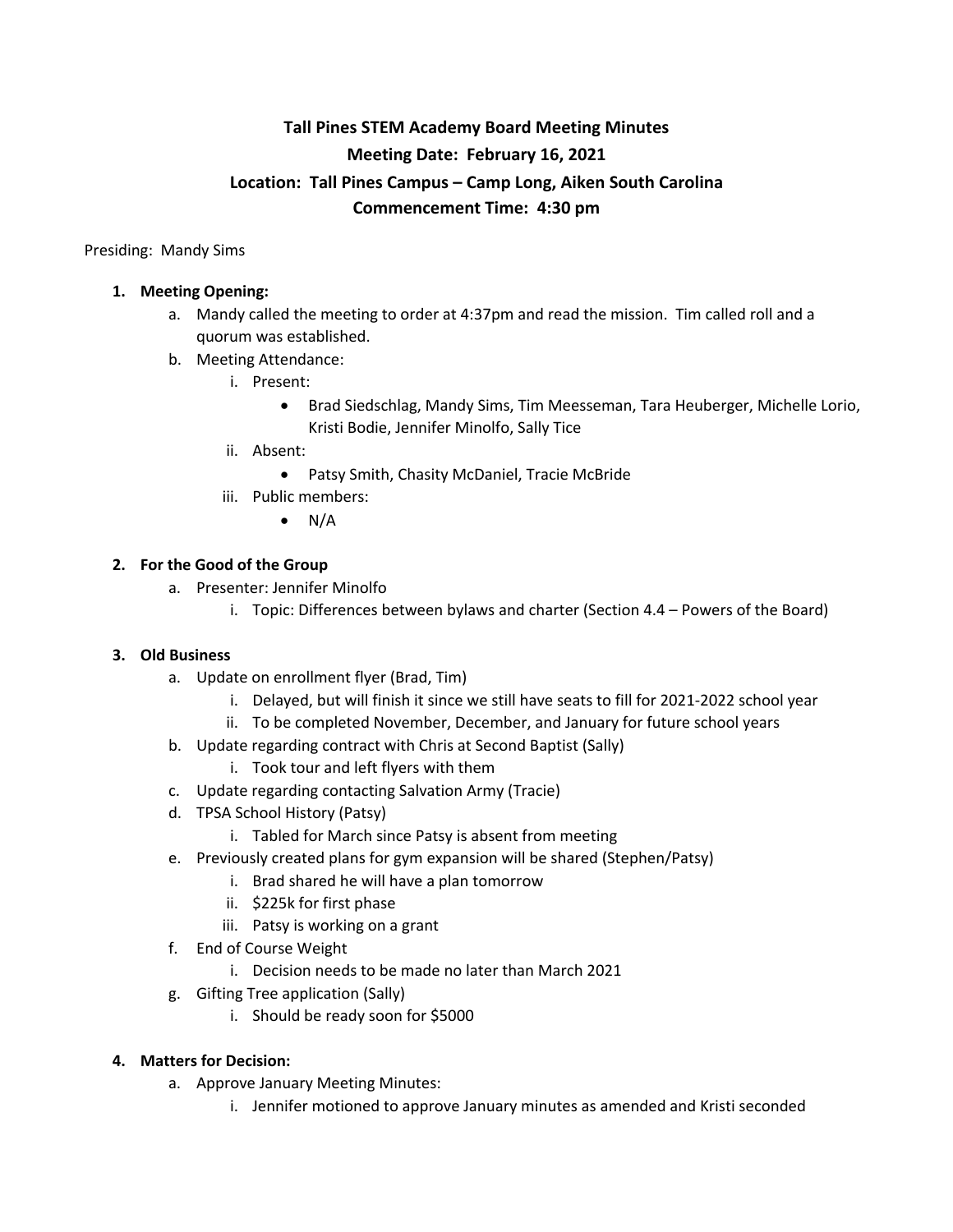- b. Monthly Financials:
	- i. Financials for January 2021
		- Tim motioned to approve financials for January and Tara seconded
- c. Adjourn to Executive Session:
	- i. Nothing to discuss.

#### **5. Matters for Discussion**

- a. Finance Committee Updates (Tara):
	- i. N/A
- b. Fundraising Committee Updates:
	- i. Sally asked about committee meetings and when they are held
	- ii. 144 people signed up for 5K race (200 expected by race day)
	- iii. Update on golf tournament
		- We have a letter and sponsor levels done; going home with students this Friday
	- iv. Update on grants
		- Kristi submitting Gifting Tree application
		- \$20,000 grant can be used for gym expansion
			- Brad working on this

# **6. Matters of Noting:**

- a. School/Principal's Update (Brad)
	- i. PSAT scores are in
		- Overall looks good
	- ii. 5K race coming up soon on the  $26<sup>th</sup>$
	- iii. Clubs have started up and going smoothly
	- iv. Brad coaching boys soccer and Mrs. Slack is coaching girls
		- TPSA was accepted into the local middle school league to schedule actual games
	- v. Basketball has been fun and is doing well
	- vi. Car line ambulance had to be called
		- Likely a panic attack; parents couldn't be reached
		- Mom eventually came and followed ambulance to hospital
	- vii. Letters of intent for students are mostly returned
	- viii. Letters of intent for teachers are going out soon
		- One teacher is moving and will not be back
	- ix. Valentine's celebration/competition went over well and teachers were impressed
	- x. Teacher of the Year is Christie Weimer
	- xi. Currently one student that tested positive for COVID-19
		- Wasn't on campus since Thursday
		- Three close contacts are out
	- xii. Will review going back 5 days a week in the next couple weeks

#### 7. **Meeting Finalization:**

- a. Review actions to be taken:
	- i. Kristi to submit information on Gifting Tree